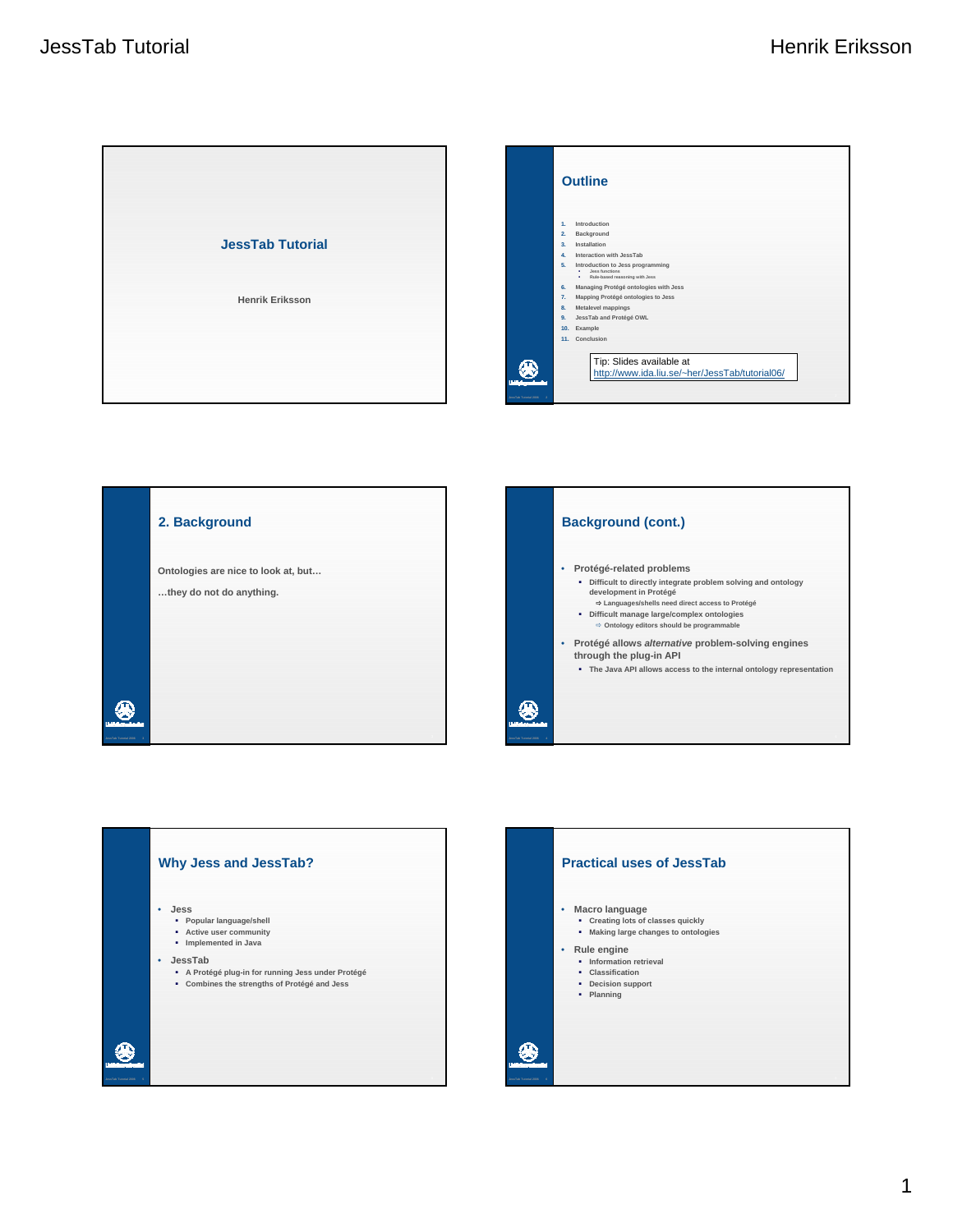









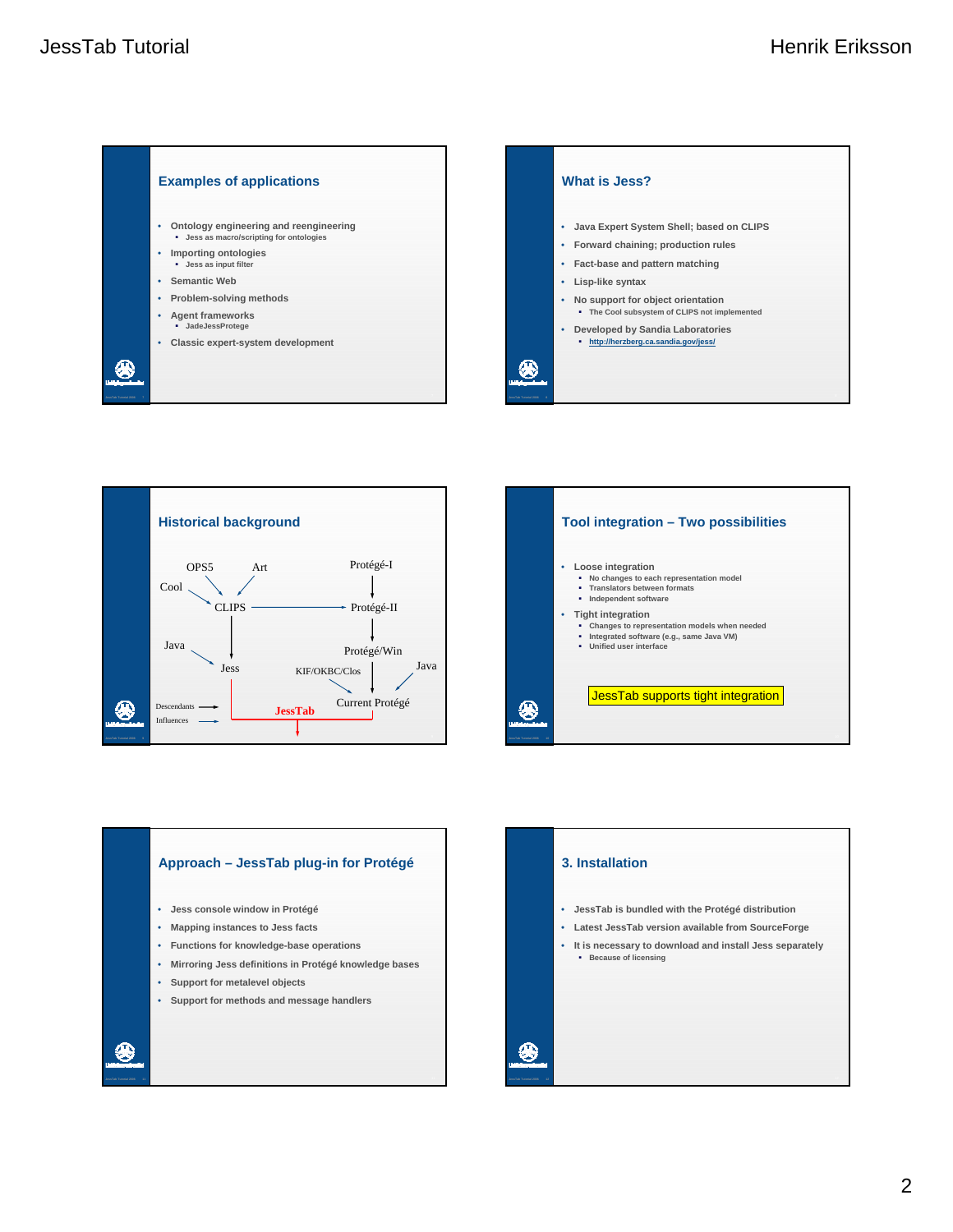









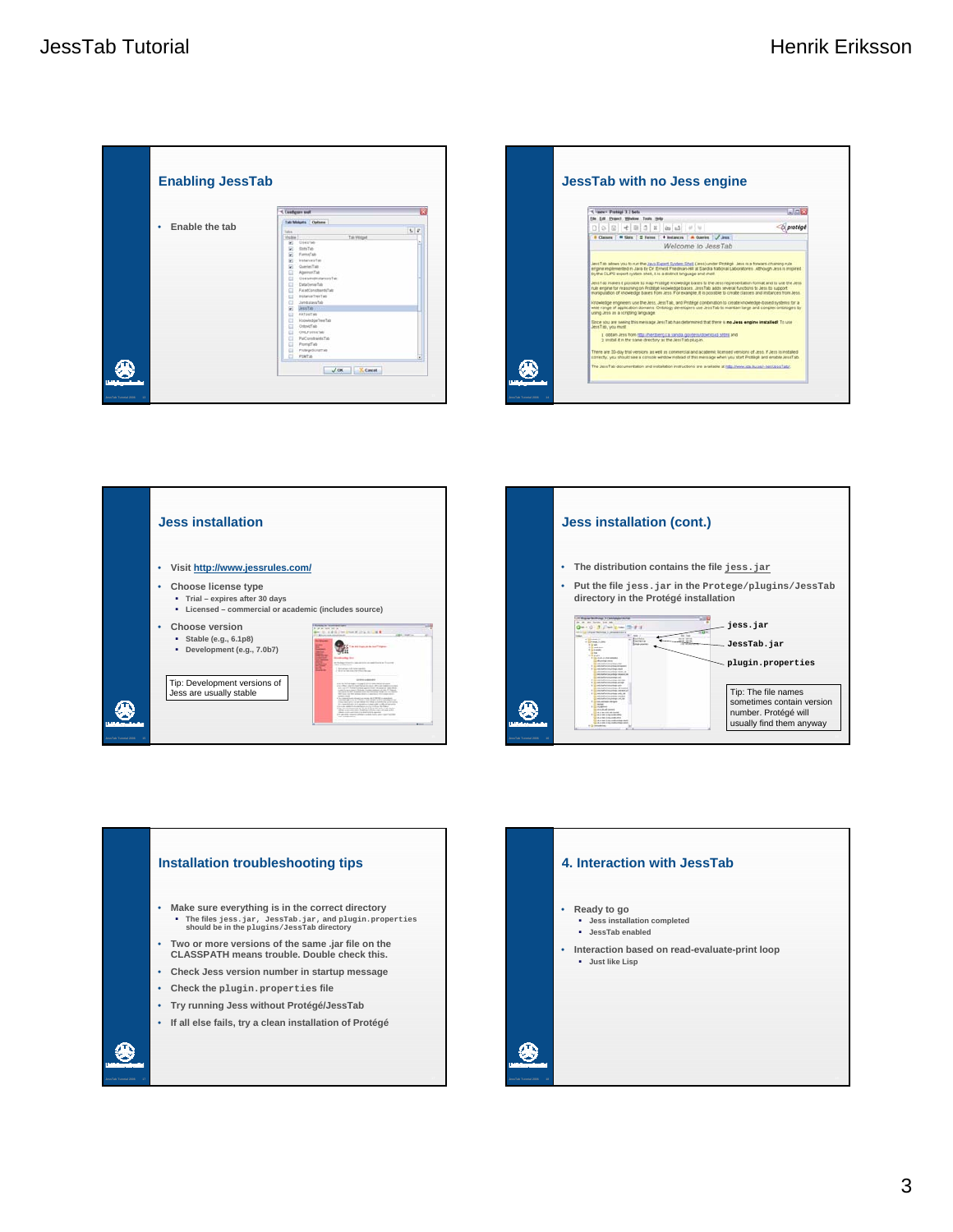









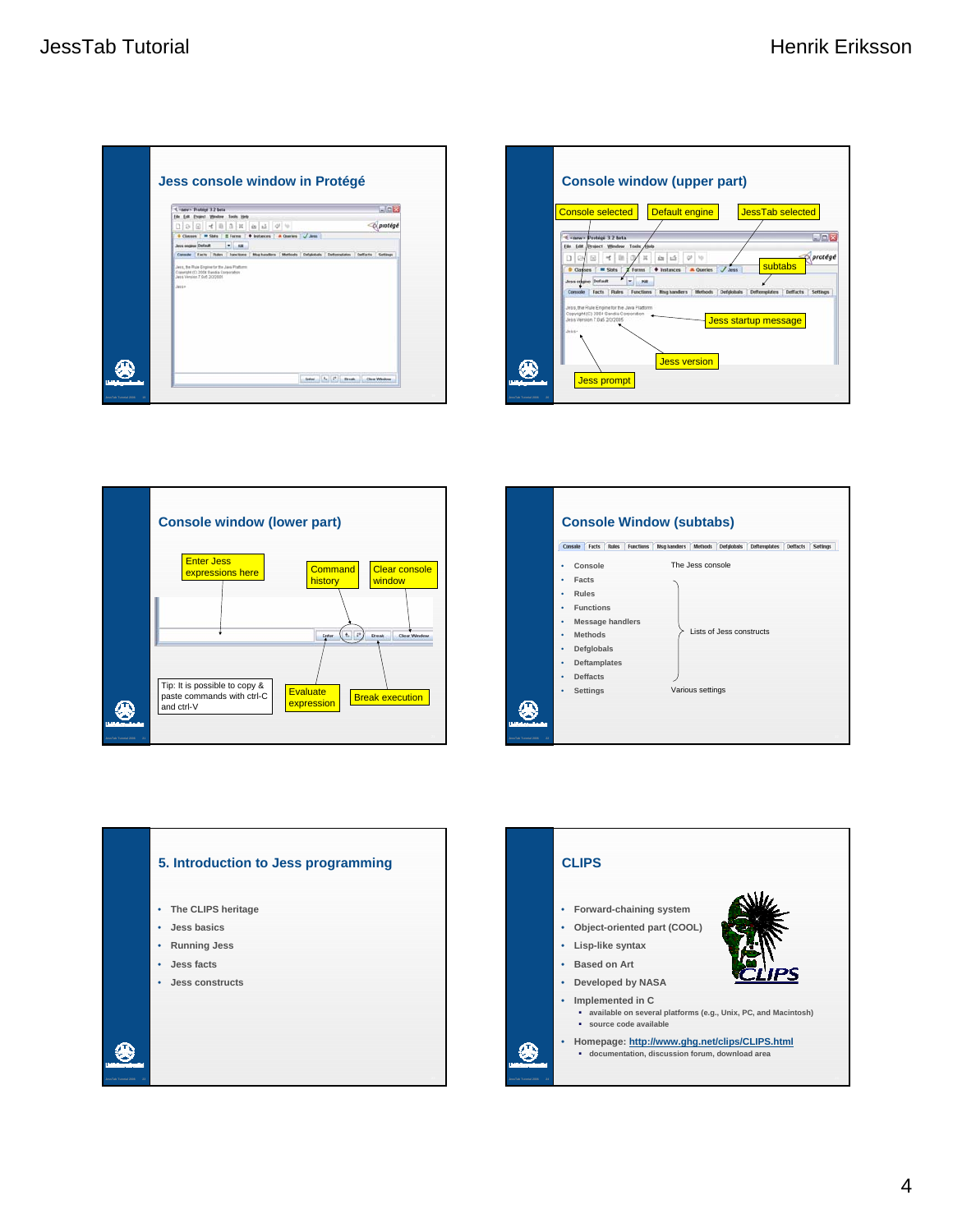





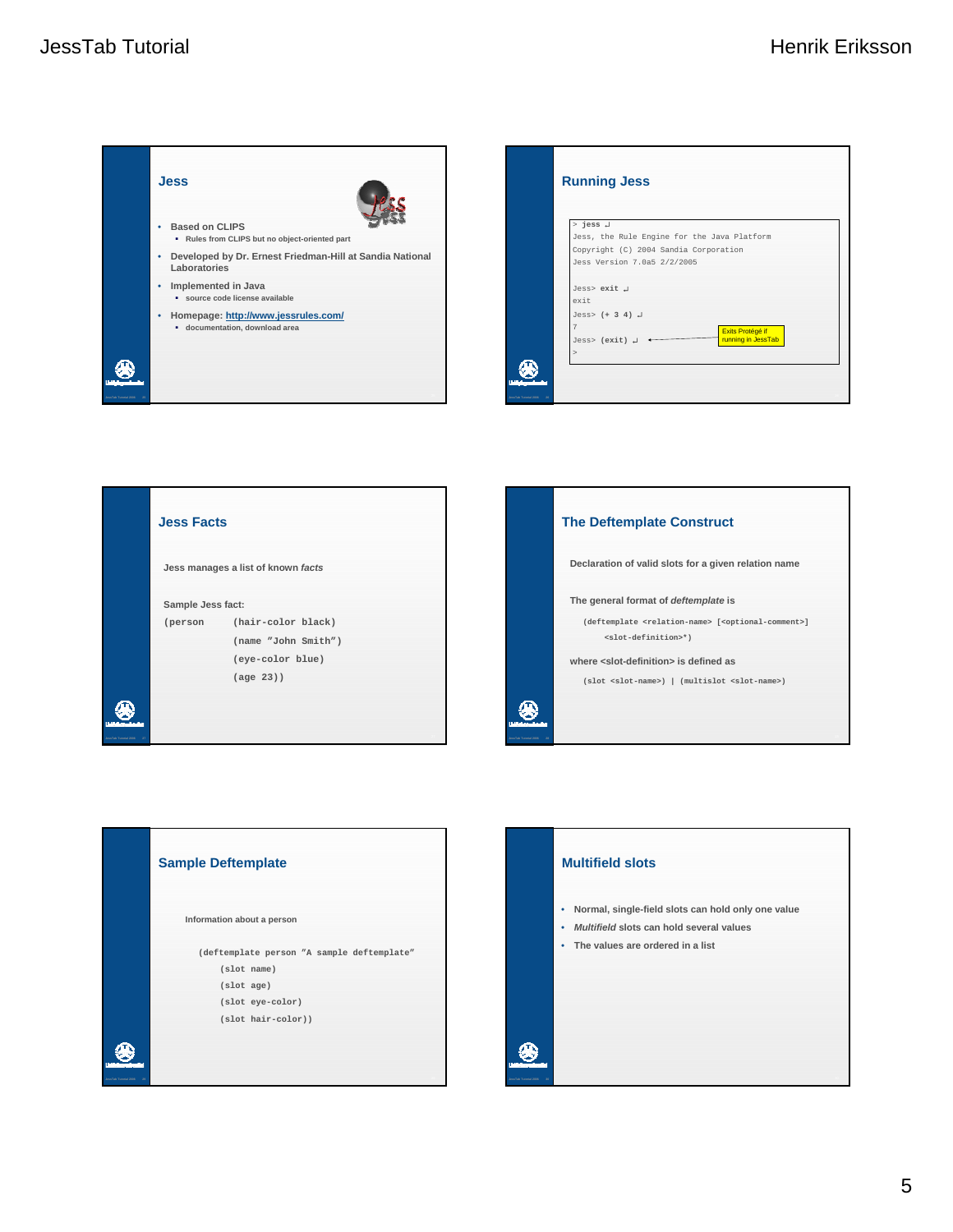





## **Adding Facts: Example** Jess> **(deftemplate person (slot name) (slot age) (slot eye-color) (slot hair-color))**↵ Jess> **(assert (person (name "John Q. Public") (age 23) (eye-color blue) (hair-color black)))** ↵  $<$ Fact-0> ⊛ Jess> 34 **JessTab Tutorial 2006 34**



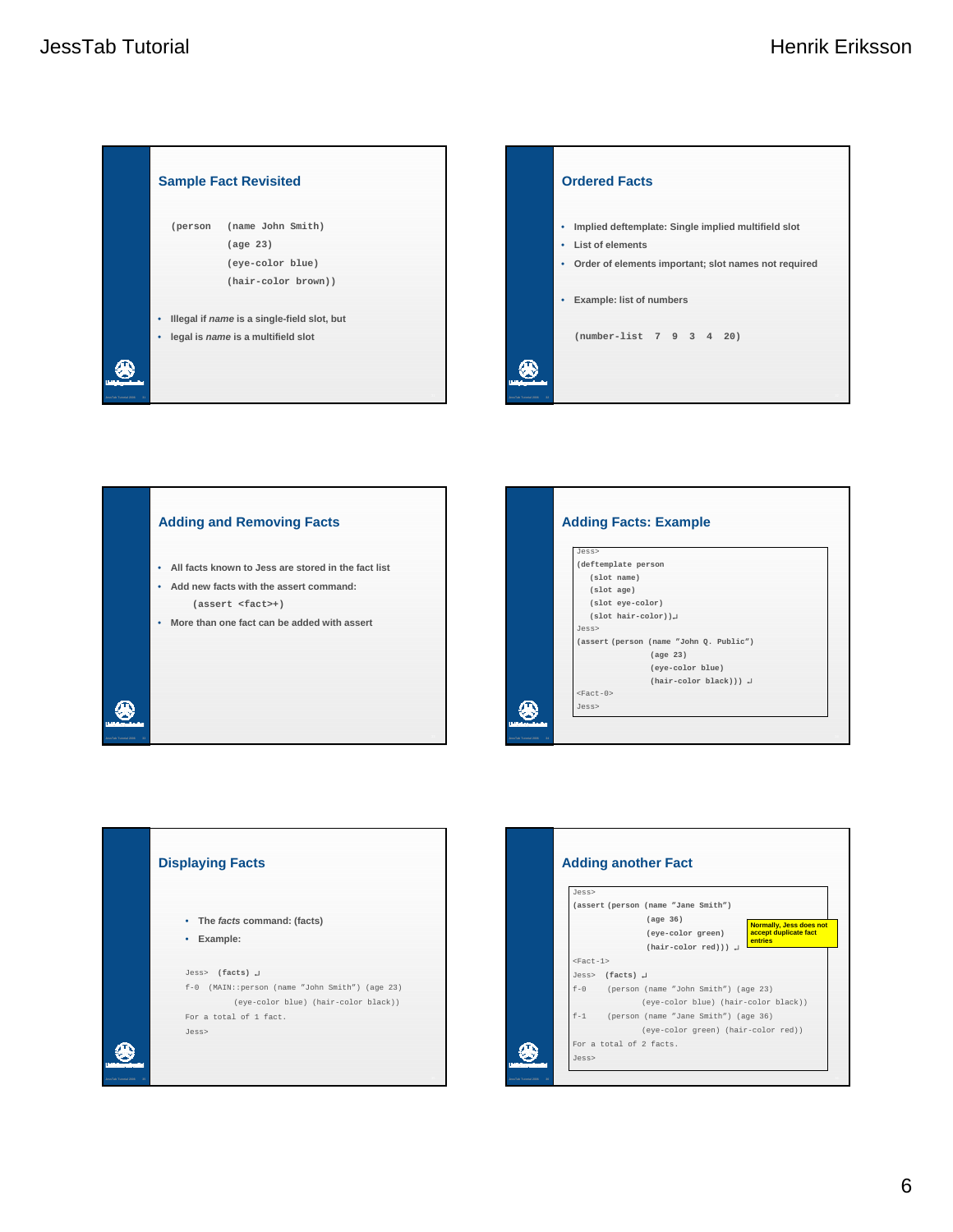









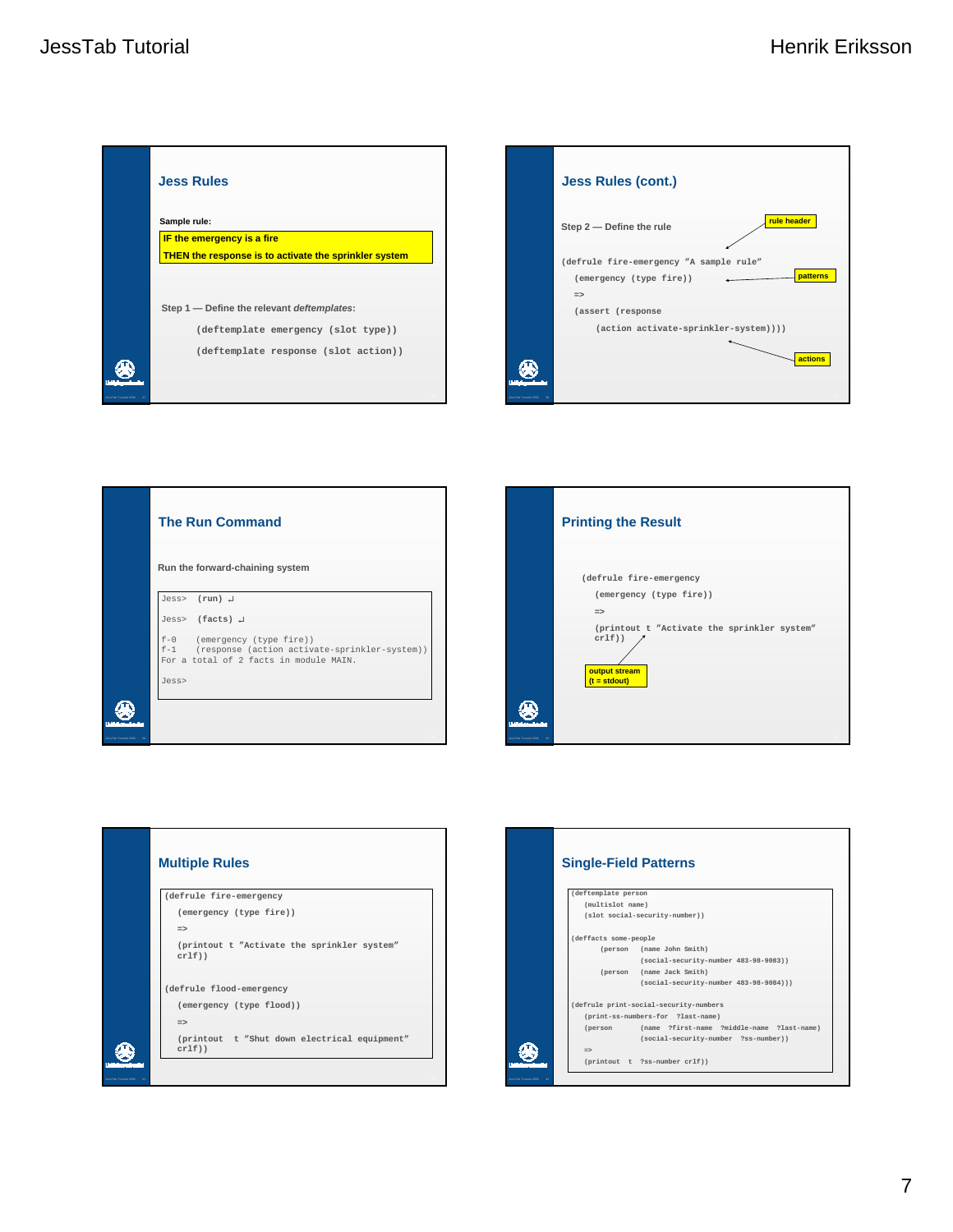









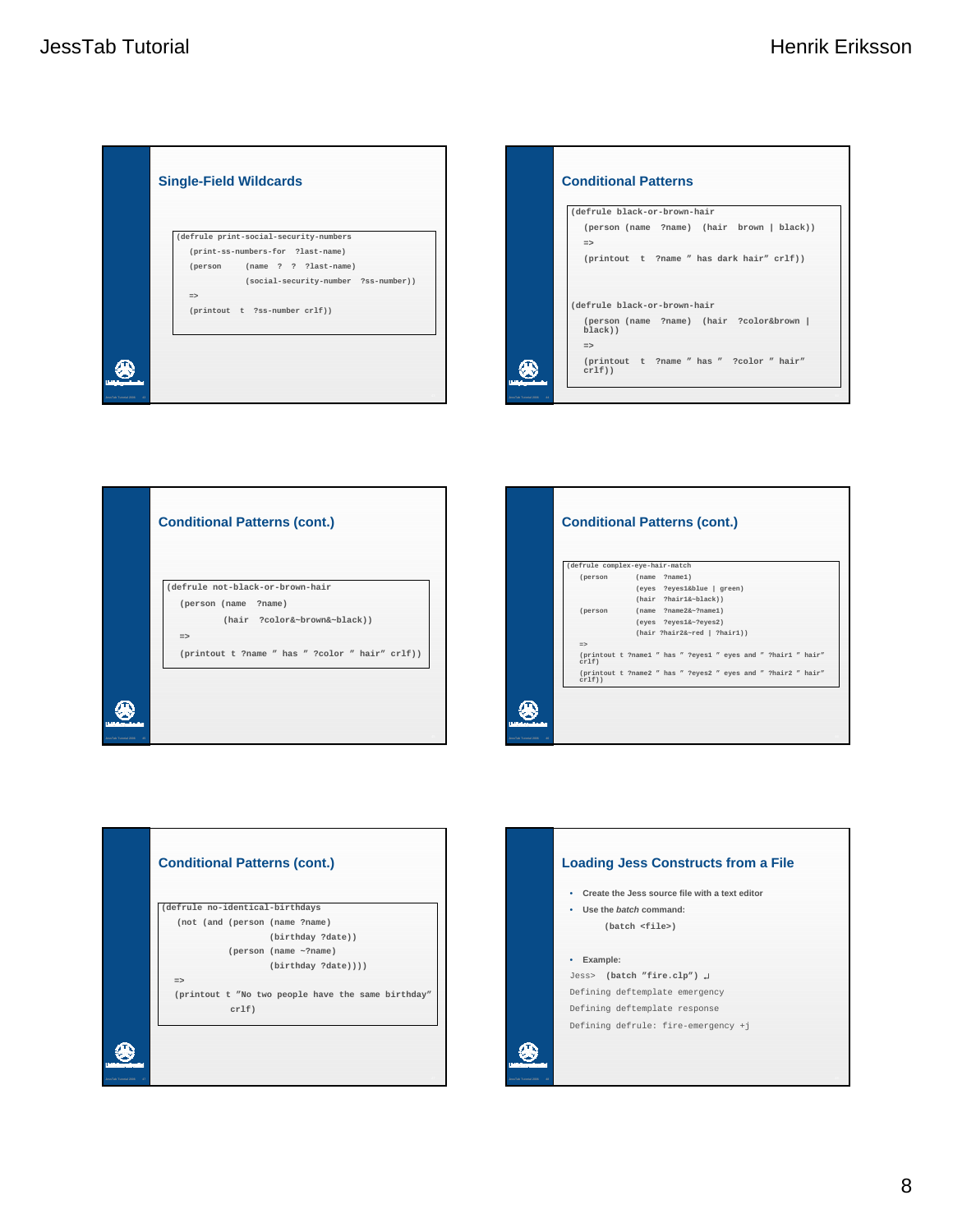





|                      | <b>Creating a second instance</b>                                                    |
|----------------------|--------------------------------------------------------------------------------------|
|                      | Jess> (make-instance sue of Person (name "Sue")<br>$(\text{age } 22)$ ) $\downarrow$ |
|                      | <external-address: simpleinstance=""></external-address:>                            |
|                      | Jess>                                                                                |
|                      | Jess> (slot-get sue age) +<br>22                                                     |
|                      | Jess>                                                                                |
|                      |                                                                                      |
|                      |                                                                                      |
| JessTab Tutorial 200 |                                                                                      |

|                                   |                     | <b>Functions for knowledge-base operations</b> |                        |
|-----------------------------------|---------------------|------------------------------------------------|------------------------|
|                                   | mapclass            | slot-range                                     | instancep              |
|                                   | mapinstance         | seulev-bewelle-tols                            | instance-existo        |
|                                   | unmapinstance       | slot-allowed-classes                           | instance-name          |
|                                   | defolass            | slot-allowed-parents                           | instance-address       |
|                                   | make-instance       | slot-documentation                             | instance-addressp      |
|                                   | initialize-instance | sint-sources                                   | instance-namep         |
|                                   | modify-instance     | facet-get                                      | slot-existo            |
|                                   | duplicate-instance  | facet-set                                      | eulev-tlusteb-tola     |
|                                   | definstances        | dass                                           | set-kh-save            |
|                                   | unmake-instance     | class-existo                                   | get-kb-save            |
|                                   |                     | class-abstracto                                | load-kh-definitions    |
|                                   | slot-get            |                                                | load-project           |
|                                   | the-trip            | class-reactiveo                                | include-project        |
|                                   | slot-replace\$      | superclassp                                    | save-project           |
|                                   | slot-insertS        | subclasso                                      | iesstab-version-number |
|                                   | <b>Reteleb-tole</b> | class-superclasses                             | iesstab-version-string |
|                                   | sint-facets         | class-subclasses                               | get-knowledge-base     |
|                                   | slot-types          | get-defclass-list                              | get-tabs               |
|                                   | slot-cardinality    | class-sints                                    |                        |
|                                   |                     |                                                |                        |
|                                   |                     |                                                |                        |
| <b>JessTab Tutorial 2006</b><br>s |                     |                                                |                        |

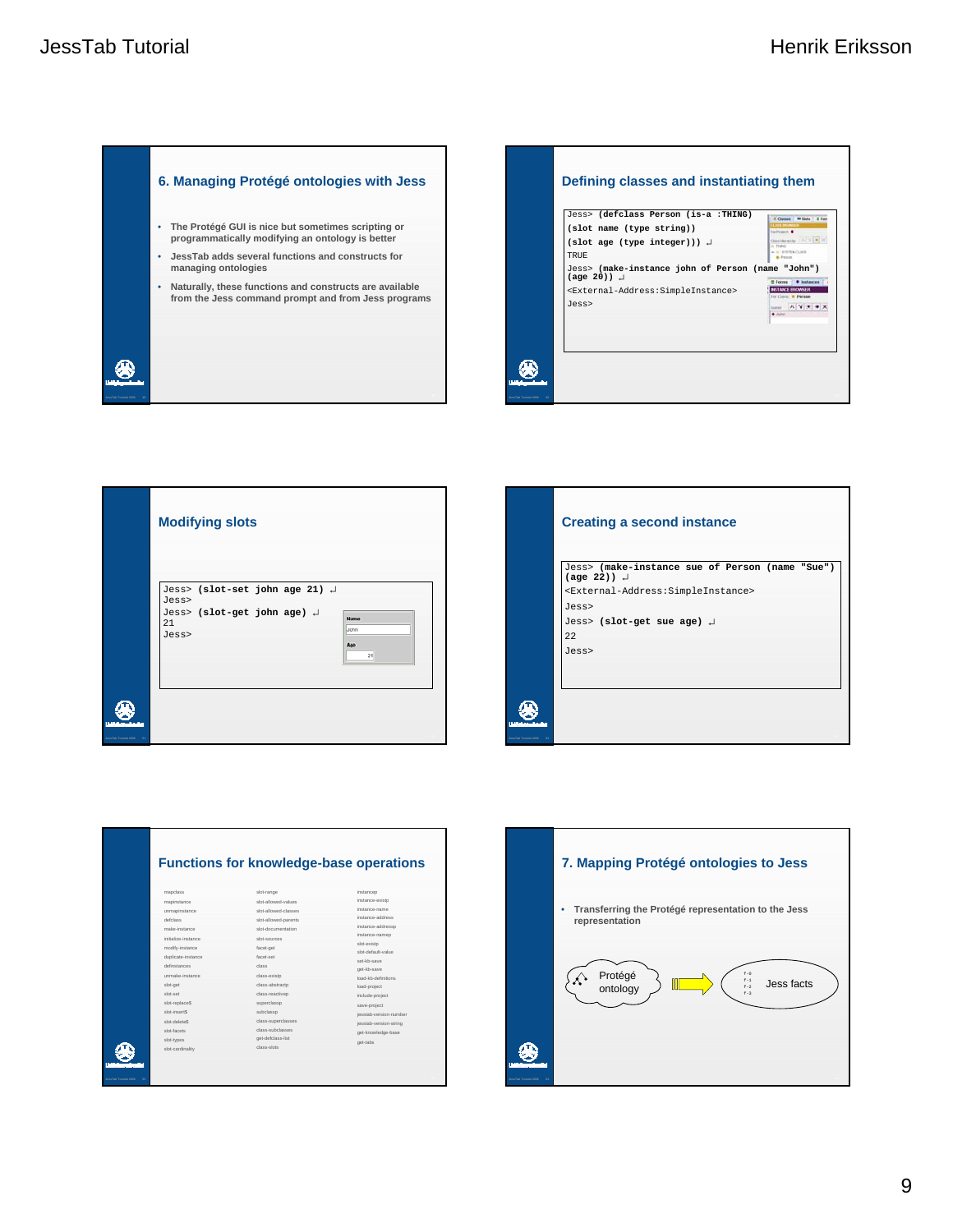









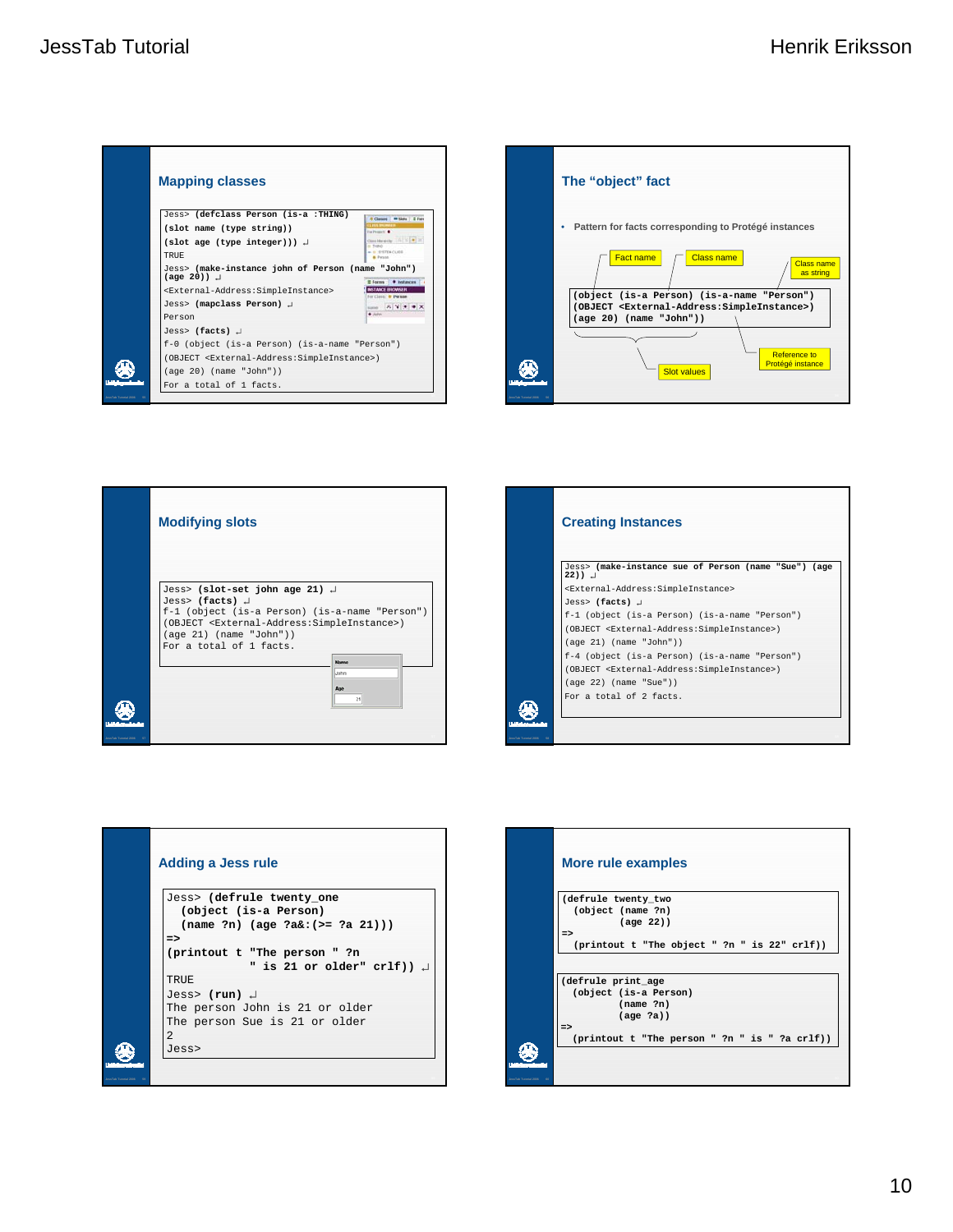| <b>Accessing instances from rules</b>                                              |
|------------------------------------------------------------------------------------|
| (defrule print age 2<br>(object (is-a Person)<br>(OBJECT ?obj)<br>(name ?n)        |
| $\Rightarrow$<br>(printout t "The person " ?n<br>" is " (slot-get ?obj age) crlf)) |
| (defrule print age 3<br>?f <- (object (is-a Person)<br>(name ?n)                   |
| $\Rightarrow$<br>(printout t "The person " ?n<br>" is " (slot-get ?f age) crlf))   |
|                                                                                    |









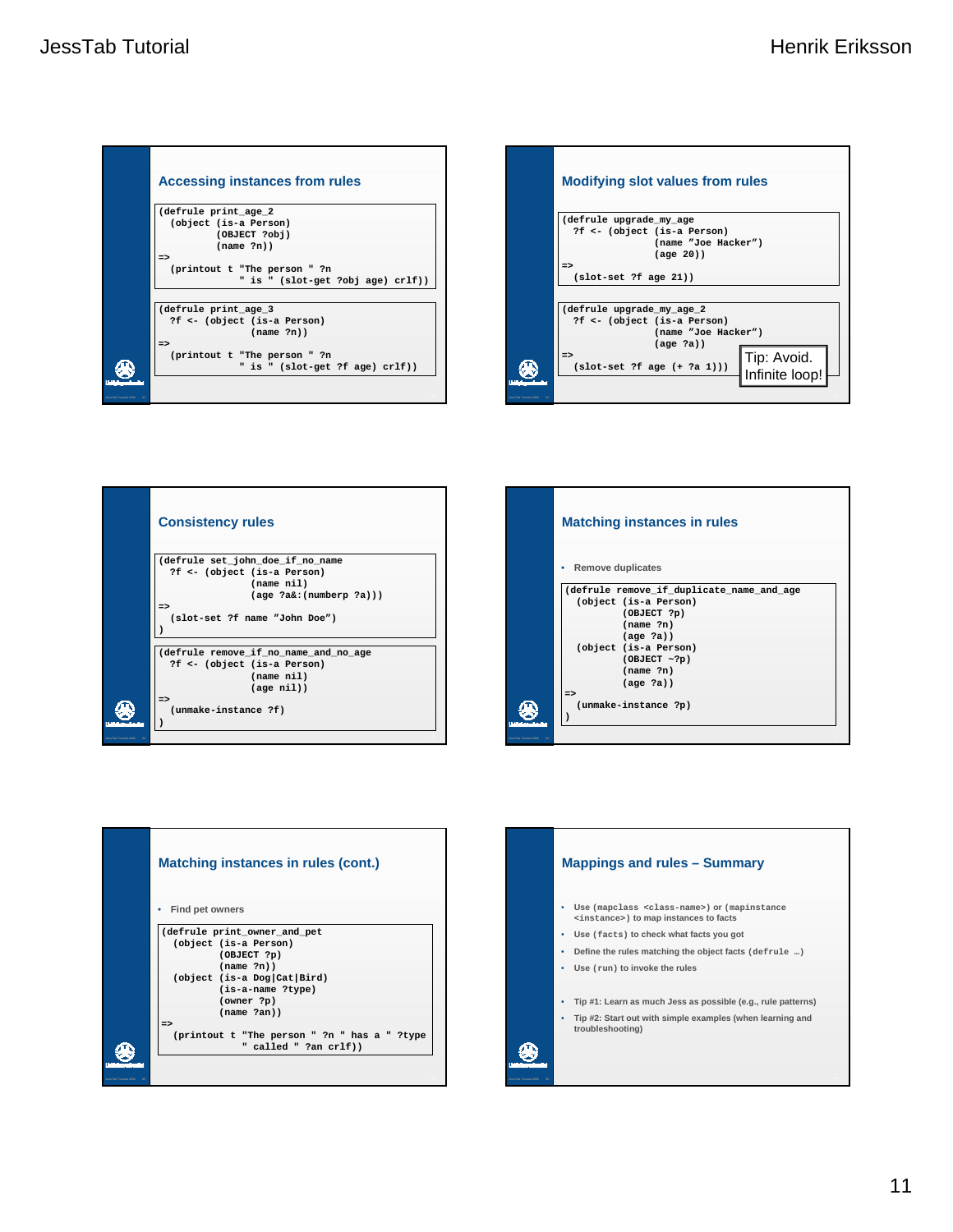









69 **JessTab Tutorial 2006 69**

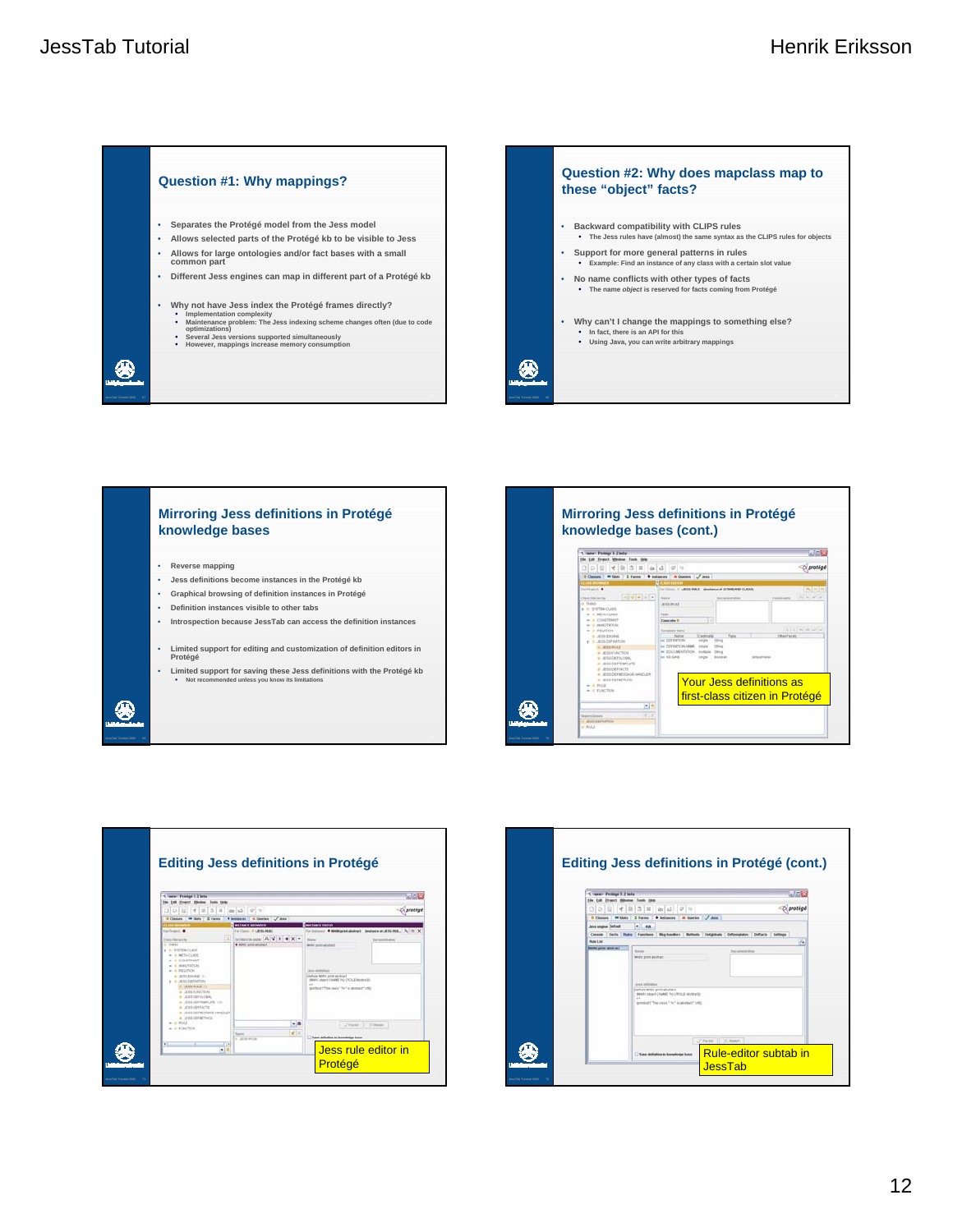









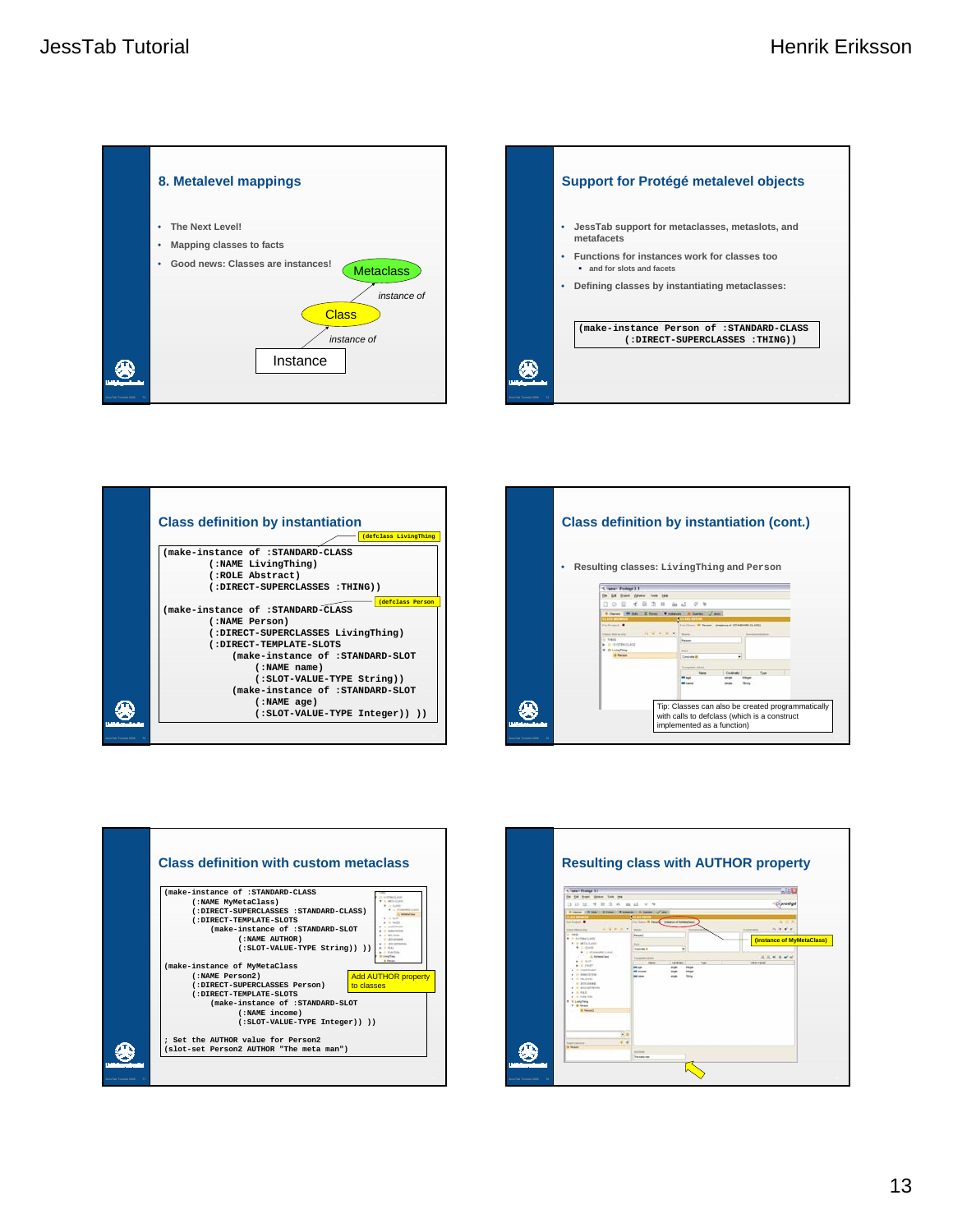







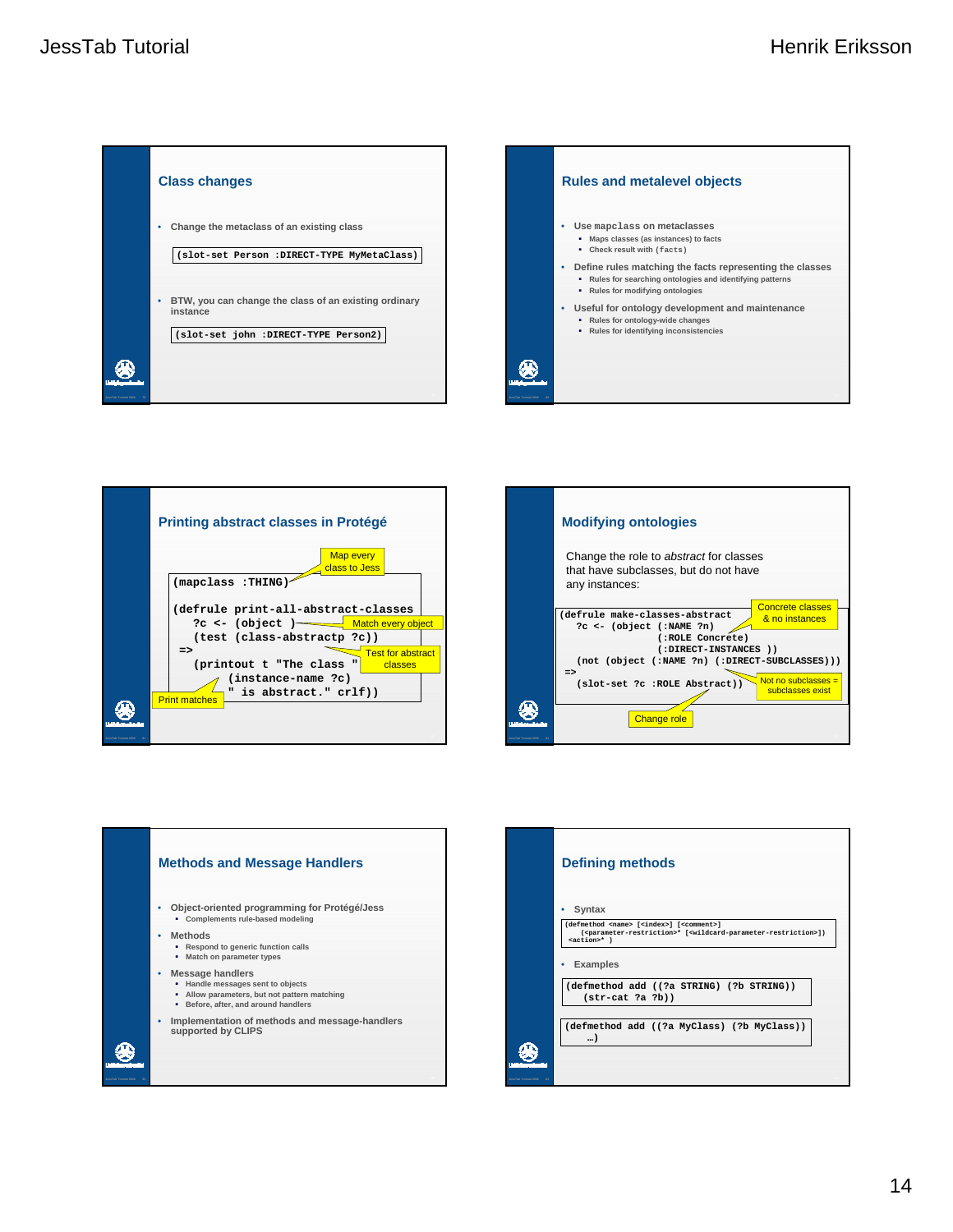







## **Steps**

❀

- **Prerequisite Jess and JessTab installed**
- **Open newspaper example Available in the standard Protégé installation**
- **Enable JessTab**
	- **Project -> Configure -> select JessTab**
- **Cut-and-paste from source file (newspaper.jess)**
- **Alternatively, load with (batch "newspaper.jess") Tip: You probably need the full pathname for this file**

90 **JessTab Tutorial 2006 90**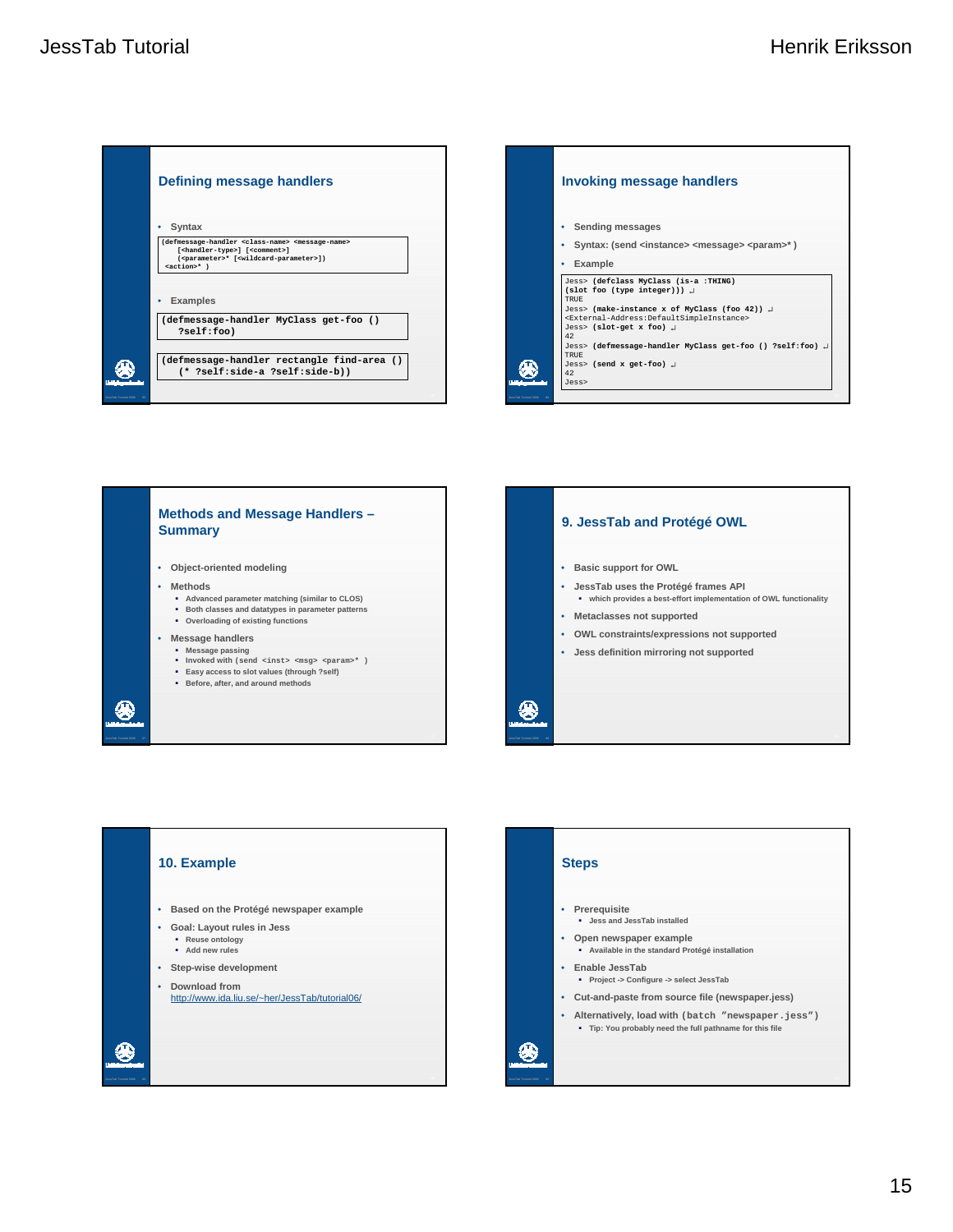